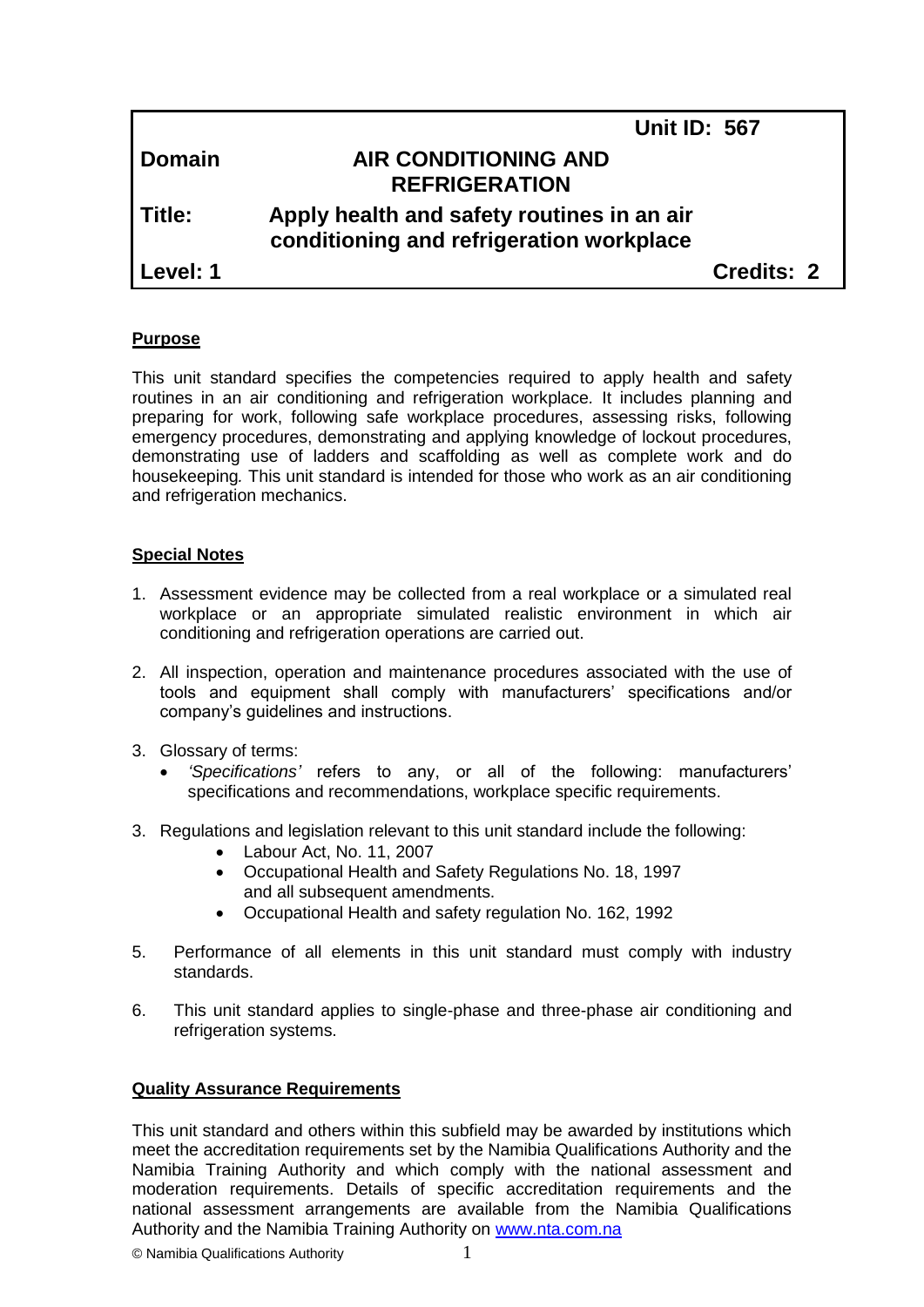# **Elements and Performance Criteria**

# **Element 1: Plan and prepare for work.**

# **Performance Criteria**

- 1.1 Work instructions, including job cards, specifications and operational details are obtained, confirmed and applied.
- 1.2 Workplace inspection, equipment defect identification, assessment of conditions and hazards and determination of work requirements is carried out.
- 1.3 Safety requirements are followed in line with safety plans and policies.
- 1.4 Equipment selected to carry out tasks are consistent with the requirements of the job, checked for serviceability and any faults rectified or reported prior to commencement.
- 1.5 Material requirements are identified and obtained in line with job card and/or specifications.
- 1.6 Materials are safely handled and located ready for use in line with workplace procedures.
- 1.7 Technical and/or calibration requirements for tools and equipment are sourced and implemented in line with workplace procedures.
- 1.8 Environmental protection requirements are identified and applied in line with environmental plans and regulatory obligations.

# **Element 2: Follow safe work procedures.**

# **Range**

Personal protective equipment may include but are not limited to overalls, steel capped boots, jacket, gloves, safety glasses or goggles, cap, dust mask or respirator, ear muffs or plugs.

Signs may include but are not limited to hazard identification, facility or location signs, site safety, traffic and warning signs and symbols.

# **Performance Criteria**

- 2.1 Tasks are performed in a safe manner and in line with legislative and workplace requirements and procedures.
- 2.2 Organisation of duties, tools, equipment and materials is performed in line with workplace procedures.
- 2.3 Workplace security policies and/or procedures are identified and followed.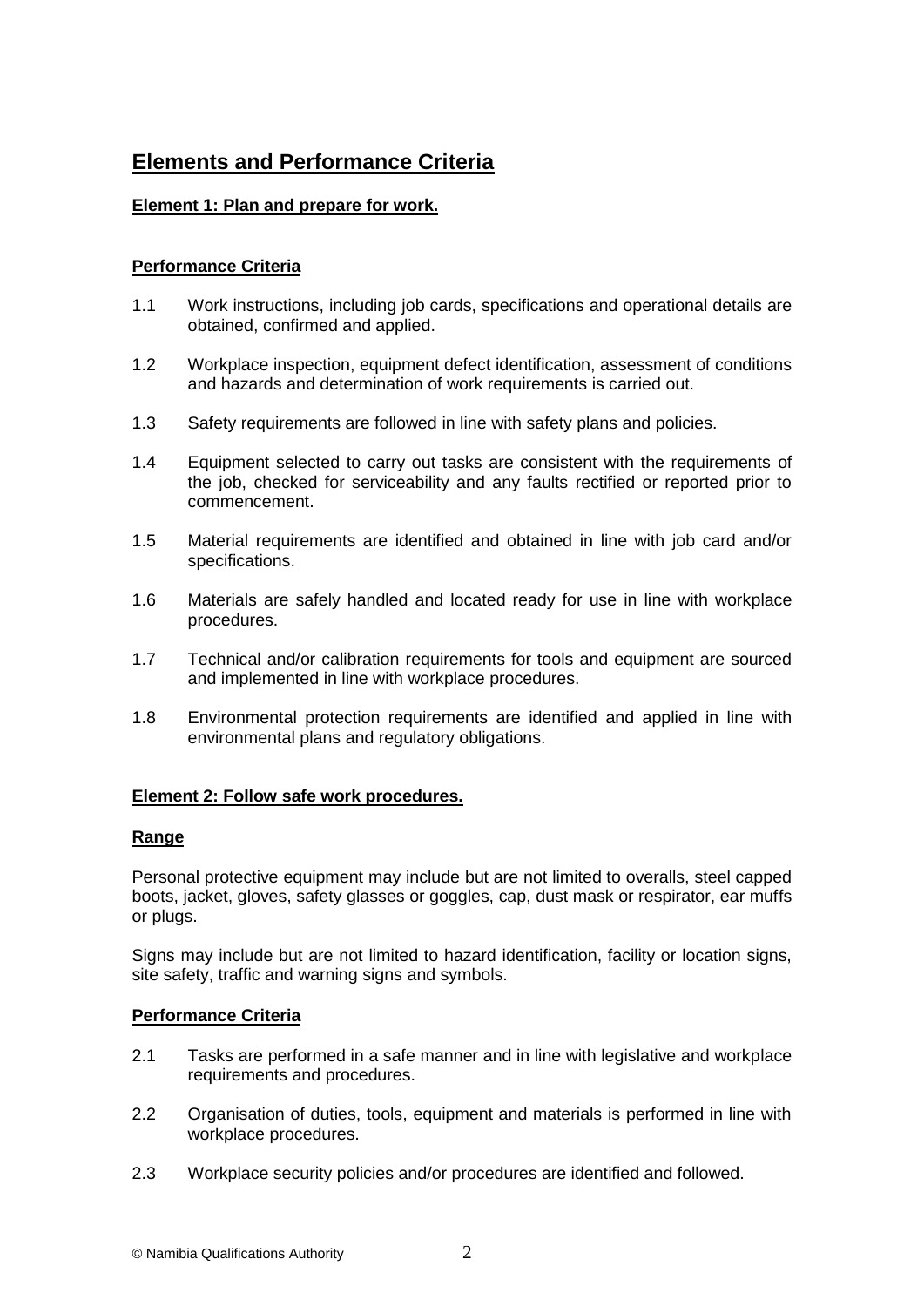- 2.4 Personal protective equipment and clothing is worn, used and stored in line with workplace procedures.
- 2.5 Tool and equipment guides are used in line with manufacturers' and workplace specifications and regulations.
- 2.6 Safety signs and symbols are identified and followed in line with workplace procedures.

#### **Element 3: Assess risks.**

## **Range**

Hazards may include but are not limited to chemical spills, gases, liquids under pressure, moving machinery and equipment, hazardous materials, work in confined spaces, manual handling, high temperatures, noise, dust, vapours, fires, sharp equipment and traffic.

## **Performance Criteria**

- 3.1 Hazards in the work area are identified, assessed and appropriate personnel notified in line with workplace procedures.
- 3.2 Safety issues and risks in the work area are identified, assessed and appropriate personnel notified in line with workplace procedures.
- 3.3 Safe workplace procedures and safe work instructions are followed for controlling risks.
- 3.4 Safety, hazard, accident or incident reports are contributed to in line with workplace and legislative requirements.

#### **Element 4: Follow emergency procedures.**

# **Range**

Appropriate personnel to be contacted in case of an emergency, accident, fire or to report a risk are designated by safety officers, determined by the company, who have undertaken specific safety response training, supervisors, managers or other senior personnel.

Emergency procedures are to include but are not limited to, extinguishing fires, organisational first aid requirements and evacuation procedures.

Types of fire may include but are not limited to electrical, chemical, gas, mechanical, paper, wood or natural fire.

Fire equipment may include fire truck, fire reel, fire extinguishers and manual fire fighting instruments.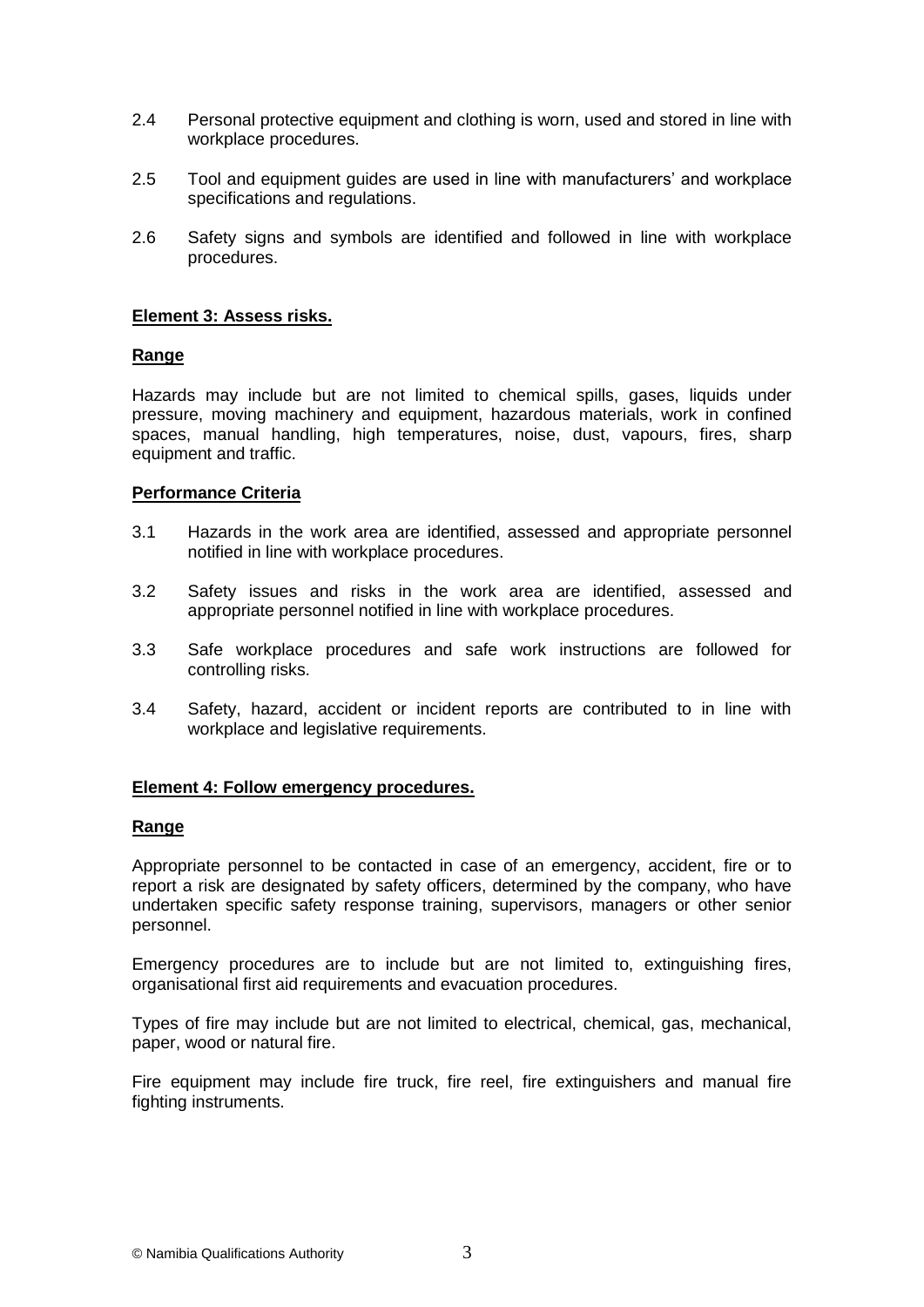# **Performance Criteria**

- 4.1 Appropriate personnel are identified in the event of an emergency in line with workplace procedures.
- 4.2 Safe work place procedures for dealing with accidents, fires, chemicals and emergencies are followed within scope of responsibilities and workplace procedures.
- 4.3 Emergency and evacuation procedures are practiced and carried out when required.

## **Element 5: Demonstrate and apply knowledge of lockout procedures.**

## **Range**

Lockout procedures include legislative and workplace requirements.

## **Performance Criteria**

- 5.1 Circuit breakers are switched off in line with workplace procedures.
- 5.2 Where applicable, fuses are pulled out in line with workplace procedures.
- 5.3 Lock with identification tag at power source is put on in line with workplace procedures.
- 5.4 Verification of no-start equipment is demonstrated.
- 5.5 Procedures for zero-voltage test are explained in line with workplace procedures.

#### **Element 6: Demonstrate use of ladders and scaffolding.**

#### **Range**

Ladders may include but are not limited to step ladder, single ladder, extension ladder and trestle ladder.

Ladder maintenance may include but is not limited to defect identification such as cracks, splinters, loose hinges, damage, missing parts, deterioration, operation of working parts and bending.

#### **Performance Criteria**

- 6.1 Ladders and scaffoldings defects are identified in line with safe working practices.
- 6.2 Ladders and scaffoldings are selected, erected and used to meet job requirements in line with workplace procedures.
- 6.3 Ladders and scaffoldings are handled, maintained and stored in safe condition in line with workplace procedures.